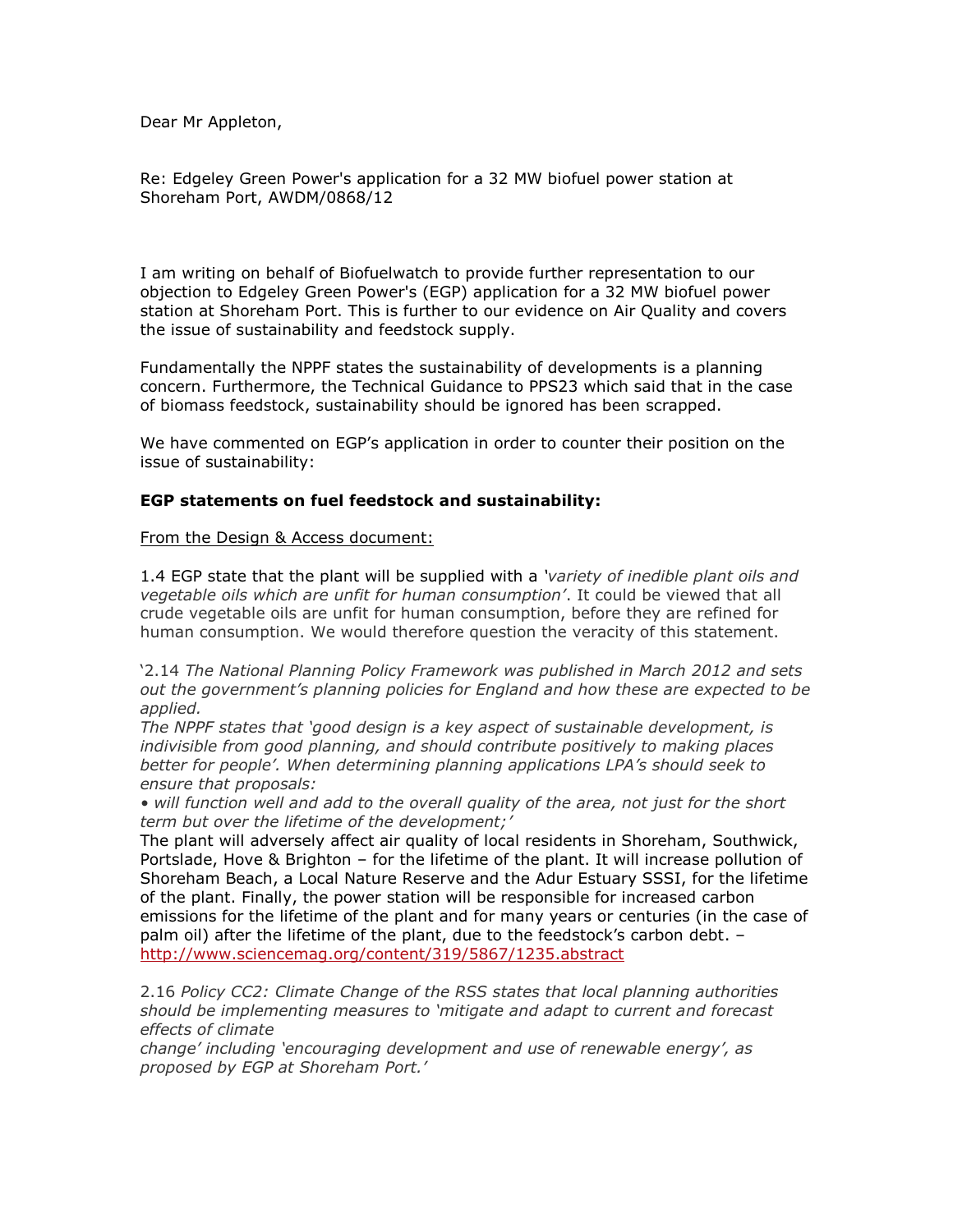We contend that the development will increase climate change rather than mitigate it. Energy produced by the proposed scheme is categorised under the European Union Renewable Energy Directive (EU RED) as renewable on the condition that it uses fuel from biological sources which fulfils certain criteria, including achieving a threshold level of greenhouse gas saving compared to using fossil fuels. For biofuel electricity generation, the threshold saving stipulated in the EU Directive is currently 35% and is scheduled to rise to 50% in 2017. It is widely expected that when the implications of the indirect effects of producing biofuels are incorporated into the EU's calculation methodologies, biofuels of the type to be used in the appeal development will be assigned a lower GHG saving relative to fossil fuels than currently. Further reducing the likelihood that they will achieve the EU RED threshold. In that case, the energy produced would neither qualify for financial support under the Renewable Obligation, nor would it count towards the UK's renewable energy target.

Unlike other renewables, biofuels produce black carbon (soot) which has a very high global; warming potential because it accelerates polar and glacial ice melt and absorb solar radiation.

There is a suite of scientific evidence that on a full life-cycle analysis biofuels, especially tropical biofuels, are far worse for greenhouse gas emissions than fossil fuels. The DECC's own NNFCC Greenhouse Gas 'Savings' Study admits that it is *not* a full life-cycle analysis, yet it states that it is worse for the climate to burn palm oil or jatropha than natural gas.

2.25 *'In considering the merits of the proposed scheme, origin of feedstock is not a material planning consideration.'*

In February this year, the Right Honorable Mr. Pickles, Secretary of State for Communities and Local Government in reviewing a public inquiry on a biofuel power station ruled at Avonmouth found: *"However, he considers that the sustainability of bioliquids (i.e. liquid fuels derived from biomass and not used for transport) is a material consideration which is relevant to his decision."*

The report also found:

1. That the sustainability of bioliquids IS a material consideration for local planning.

2. That the Council's interpretation of 'natural environment' to include CO2 emissions and climate change was correct.

3. DCLG recognize that other legislation would NOT 'control' the type and nature of the bioliquid.

2.28 *'The location of the Proposed Development makes the most efficient use of natural resources through the re-development of brownfield land and by the construction of a*

*Renewable Power Plant will generate 32MW of electricity per hour - the equivalent of powering 18,000 average homes.'*

The power station does not provide an efficient use of natural resources. It would burn 50,000 tonnes of biofuels per year. To illustrate the scale of this demand: If EGP wanted to burn UK-vegetable oil (which they don't, they want to ship in all the biofuels) they would need an area over four times the size of Adur District entirely covered in oilseed rape. If they burn palm oil (which has not been ruled out, with caveats) the amount of rainforest that would need to be replaced oil palm plantation, would be three times the size of Adur District. EGP state that this is the first of three similar power station plans which they are developing. If they are successful, they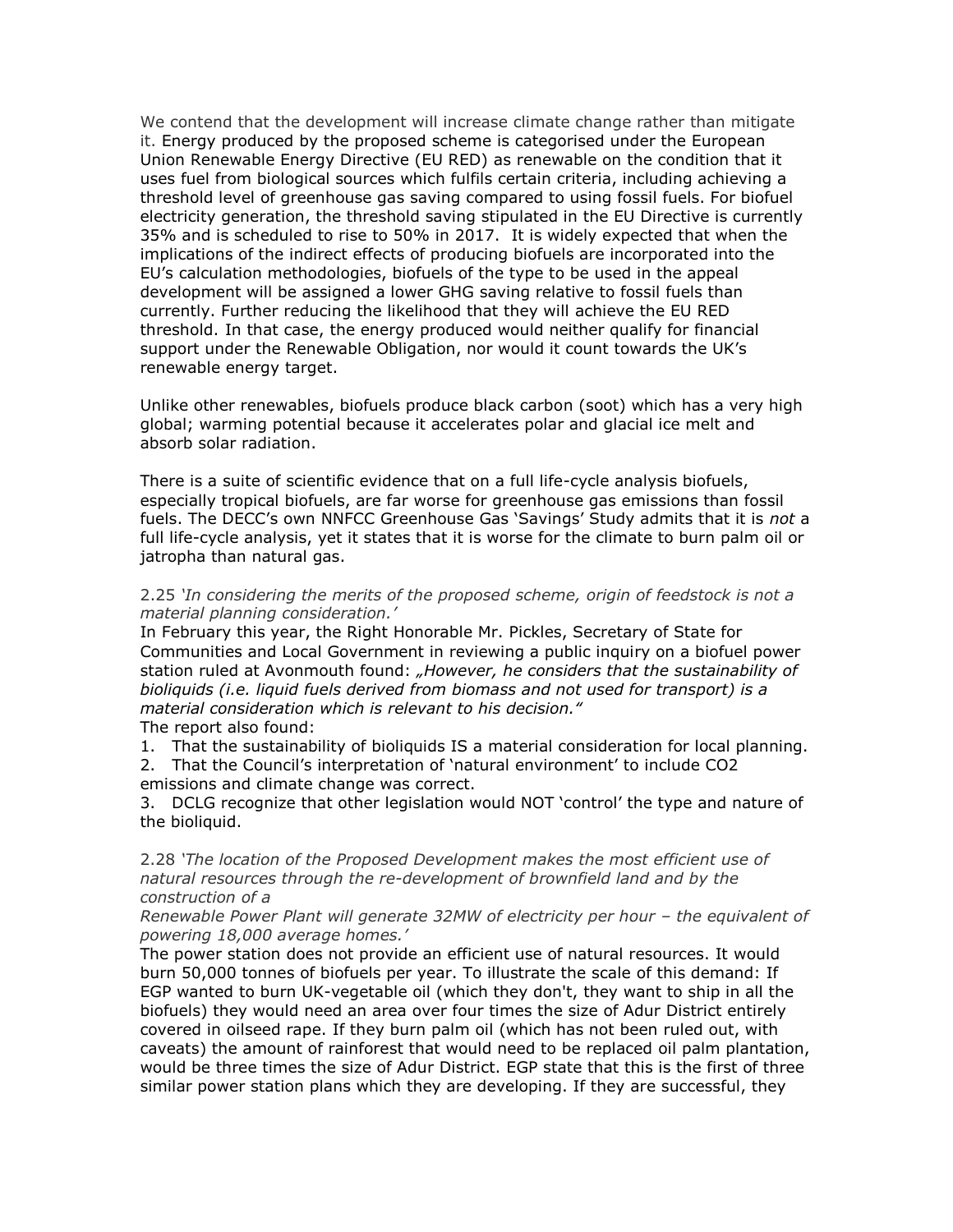will greatly increase the demand for biofuels in the UK, with serious consequences for forests and biodiversity, for communities and for the climate.

## 4.0 *'SUSTAINABILITY PRINCIPLES*

*4.1 The main driver for this proposal is the construction of a 'state of the art' renewable power plant which will have the capacity to generate 32MW of electricity to supply to the local distribution network.'*

Another possible main driver are Renewable Energy Certificates ROCs. The plant would generate some £15 million every year from selling ROCs.

4.2 *'The following features summarise the sustainability of the design, construction and operation of the facility:*

*• The generation of 32 megawatts of renewable energy per year (the equivalent of powering 18,000 average homes) to reduce the UKs dependency on depleting fossil fuel reserves;'*

The three fuels specifically defined by EGP are already in short supply and the plant would increase competition for these. They will be imported to the port by ship whose fuel will itself be affected by depleting fossil fuel reserves and peak oil.

• '*Creation of employment opportunities for local people, helping to promote social inclusion'.*

EGP claim that they will create 20 permanent jobs. This seems highly unlikely. A comparison with other company plans, together with the size of the fuel tanks, suggests that five permanent jobs would be a more likely figure. EGP also claim that they will boost the local economy, bring in more money and create more indirect jobs. Such claims are widely used by different industries. The Aviation Environment Federation has published an analysis and critique of similar claims made by airport operators:

[www.aef.org.uk/downloads//Airport\\_jobs\\_false\\_hopes\\_cruel\\_hoax\\_March2009\\_AEF.](http://www.aef.org.uk/downloads/Airport_jobs_false_hopes_cruel_hoax_March2009_AEF.pdf) [pdf](http://www.aef.org.uk/downloads/Airport_jobs_false_hopes_cruel_hoax_March2009_AEF.pdf)

# Planning, Need and Sustainability Statement

*1.5 In preparing the application documentation, EGP has sought to minimise the environmental impact of the proposals and ensure minimal disruption.* The environmental impact of this application has not been minimized. The power station will directly or indirectly to contribute to increased demand for palm oil, causing rainforest destruction with associated biodiversity loss and adverse affect on soil, water, human rights and the right to food. This habitat destruction will accelerate climate change.

# **4.0 'NEED**

4.1 *'In the 21st century climate change is a recognised phenomenon of international*  and global significance. The scientific evidence is overwhelming and identifies that *climate change, as a result of rising greenhouse gas emissions, threatens the stability of the world's climate. The continuing production of greenhouse gases and carbon dioxide in particular, is considered to be contributing to the increasing rate of climate change.'*

The burning of biofuels is at odds with point 4.1.

4.25 *'Edgeley Green Power is aware and acknowledges the concerns relating to the impact of biomass on the environment. In response to these concerns Edgeley Green Power have produced a Fuel Source Sustainability Statement, presented at*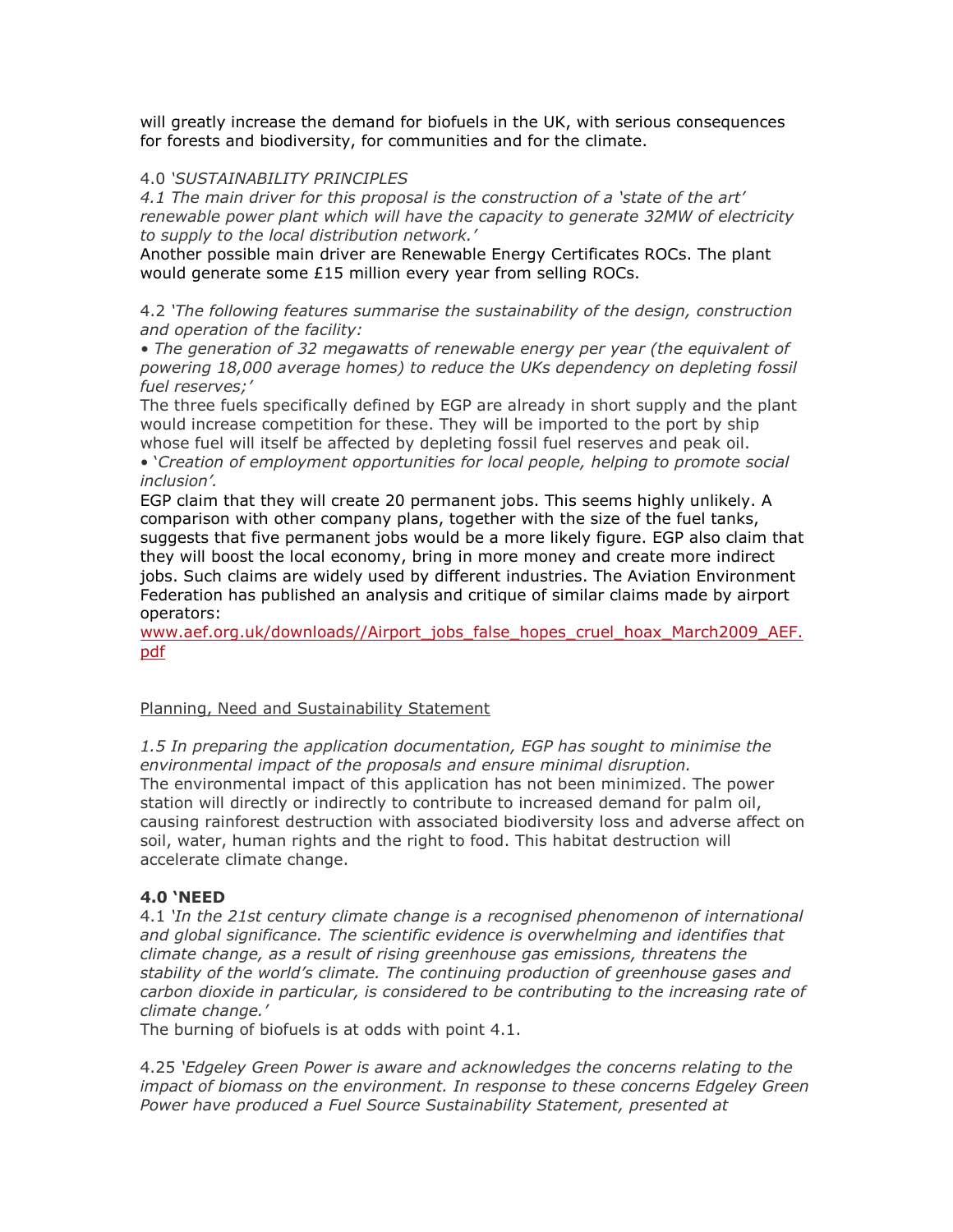*Appendix 2. This Statement details the types and origin of those biological materials to be utilised by the Proposed Development and demonstrates how all*  feedstock used in the production of electricity will be sourced in a sustainable and *ethical manner. Furthermore as the Proposed Development is classed as 'renewable' for the purposes of Renewable Obligation Certificates (ROCs) eligibility the generator must undertake annual reporting to Ofgem on sustainability issues relating to the sourcing of biomass.'*

Unfortunately this takes no account of Indirect Land Use Change (ILUC), most Land Use Change (LUC) emissions, most habitat and biodiversity loss, any human rights abuses and social justice issues such as food security, food sovereignty and resulting increase in hunger. In order to satisfy ROC requirements and to demonstrate compliance with Ofgem sustainability criteria EGP will need to supply an independent audit. This is an un-audited report compiled by a contractor chosen by the generator. Ofgem do not have the resources to audit the auditors.

EGP have been in negotiations with certification and auditing company SGS and expect them to audit the sustainability of all their biofuels. SGS have a particular reputation for controversial certificates. For example, they have been insisting on accrediting pulp and paper from APP in Sumatra as 'sustainable'. According to WWF and Friends of the Earth Indonesia: "APP is responsible for more natural forest clearance in Sumatra – the only habitat for the Sumatran tiger – than any other company." According to Rainforest Action Network "Indonesia's most destructive corporations": [APP's pulp and paper] comes from clear cutting rainforests and replacing them with monoculture acacia pulp wood plantations grown on these cleared rainforest and peatlands". Greenpeace has published a detailed dossier about their environmental crimes and also campaigned against the sustainability certificate (PEFC) granted by SGS. SGS could find nothing wrong with the company's practices. But under our government's policy, they're allowed to certify the sustainability of any biofuels for subsidy purposes.

### The Council leader has said that *EGP 'have promised, and more crucially the Port Authority said they will check to make sure they only import fuels which have been deemed safe and environmentally friendly'*.

However, the Port Authority do not have expertise in this area. The job will be devolved to an auditing and certification company, and EGP have been in negotiations with a certification company that has a record of issuing controversial certificates. OFGEM, who regulate sustainability, have no existing mechanism or any plans to monitor and review either the auditors or any certification issued. In other words they merely accept the certificate, before issuing the ROC. Therefore, we respectfully suggest that the Council leader's faith in the promises of the power company and the Port Authority are misplaced.

## 5.6 *In setting out the policy framework for Renewable Energy Infrastructure the NPS defines the remit of consideration for the purposes of determining an IPC application.*  In regard to biomass the NPS states the following in regard to the sourcing of *materials:*

*"Operators of biomass plants may source biomass from both domestic and imported supplies. Where operators of biomass plants are seeking to gain ROCs for the combustion of biomass as a renewable fuel they must undertake annual reporting to Ofgem on sustainability issues relating to the sourcing of the biomass sourced including the volume and type of biomass used, country of origin and previous land*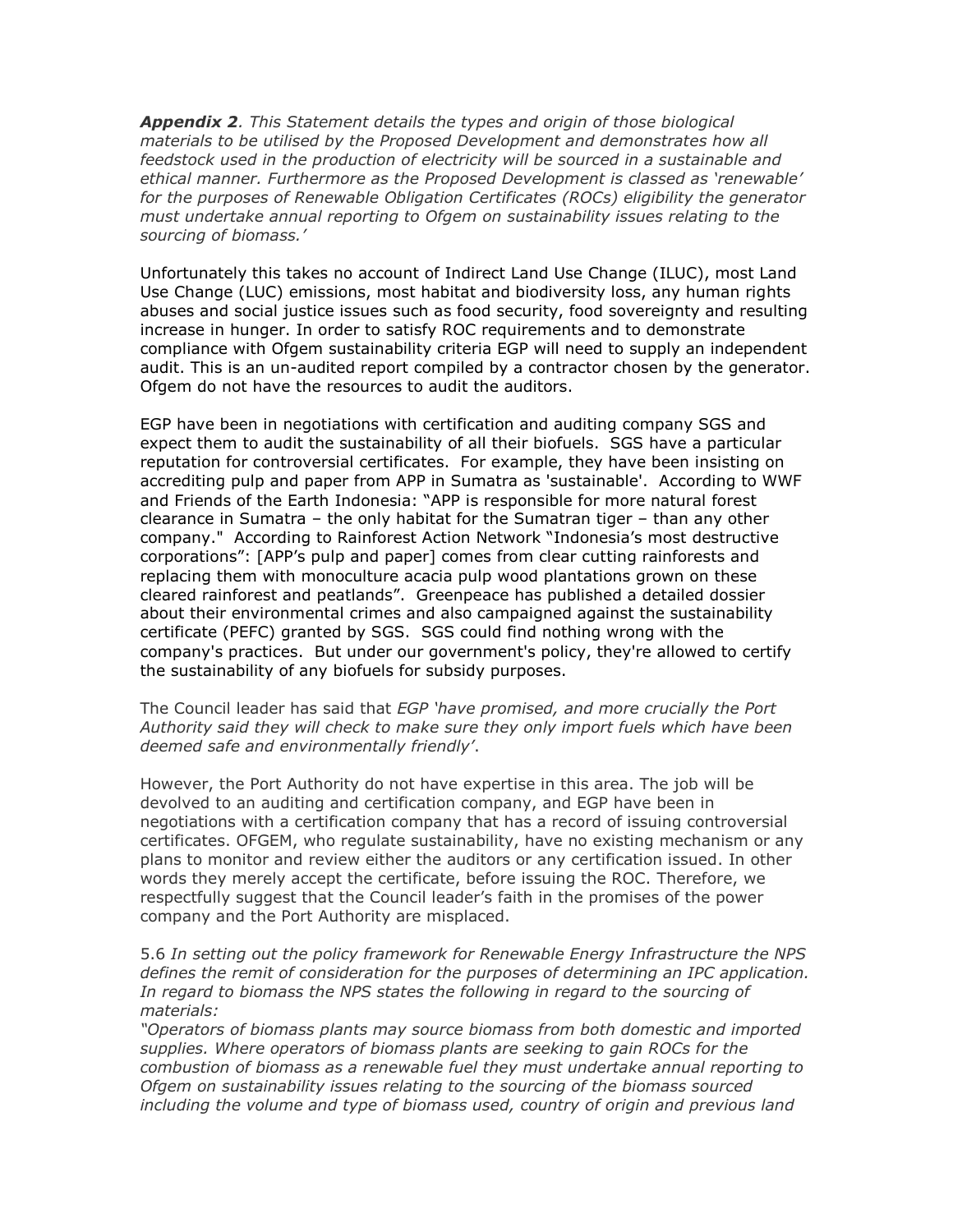*use……..Given that operators will need to provide information on the sustainability of the biomass used to Ofgem and will also need to comply with any other requirements or restrictions that may arise, the IPC does not need to consider the source or sustainability of the proposed biomass fuel to be used within the proposed plant."*

Please see previous points about limitations and inadequacy of Ofgem to comply with NPPF over-riding statements and vision on sustainability.

5.7 *'Although the sourcing of biomass is beyond the remit of planning, Edgeley Green Power is aware and acknowledges the concerns relating to the impact of biomass on the environment. In response to these concerns Edgeley Green Power have produced a Fuel Source Sustainability Statement, presented at Appendix 2. This Statement details the types and origin of those biological materials to be utilised by the Proposed Development and demonstrates how all feedstock used in the production of electricity will be sourced in a sustainable and ethical manner.'*

It must therefore be evident that Appendix 2 must therefore be valid and stand up to scrutiny.

5.8 *'When determining planning applications, local planning authorities should: • 'not require applicants for energy development to demonstrate the overall need for renewable or low carbon energy and also recognise that even smallscale projects provide a valuable contribution to cutting greenhouse gas emissions; and • approve the application if its impacts are (or can be made) acceptable.'* 

It is difficult if not impossible to see how the impacts are (or can be made) acceptable.

5.24 *'Shoreham Port Authority commissioned Hyder Consulting in October 2009 to work with managers on preparing the masterplan. The masterplan sets out the proposals for the future development of the port over the next 15 years and includes the following objectives.*

*• 'be fit for purpose – efficient, flexible and sustainable meet the changing needs of existing and new customers;*

- *safeguard essential port operations e.g. importing aggregates;*
- enhance the port's role in the local community especially in terms of jobs;
- *improve the environment and protect valuable local amenities.'*

We contend that the application will not be sustainable. Please see our previous comment on jobs. It will certainly not improve the local or global environment.

5.27 *'These assessments, in combination with this Statement, illustrate that no significant adverse impacts will occur as a result of the development or that where applicable, mitigation measures have been proposed to limit impacts'.*

We would suggest that the assessments are not fit for purpose as they clearly have failed to recognize, acknowledge or respond to the myriad complex adverse affects that will occur as a result of this development. Given this failure the application equally clearly fails to provide mitigation measures that would limit these impacts.

6.2 *'In accordance with the recommendations made by Adur District Council during preapplication consultation, EGP has appointed a number of consultants to undertake baseline assessments in order to determine the likely effect of the Proposed*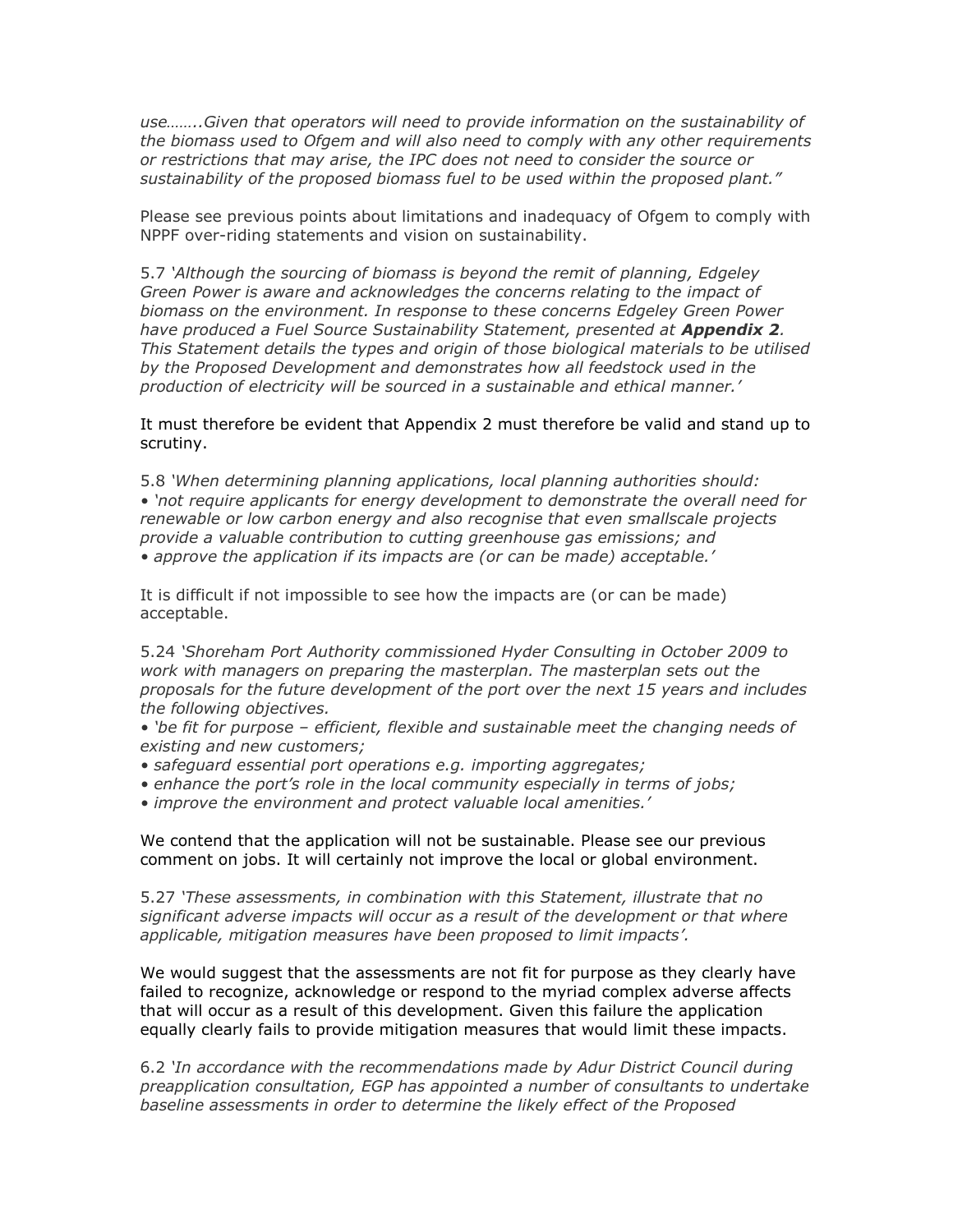*Development and identify possible mitigation measures to minimise any adverse effects. Accordingly, the Application is accompanied by separate assessments covering air quality, noise, transport and flood risk'.*

EGP's appointed consultants have failed to identify and determine the effects of the Proposed Development as outlined within this submittal.

7.3 *'In summary, the Government's sustainability strategy 'Securing the Future' (2005) aims to evolve and develop, rather than depart from, the aims of the 1999 sustainability strategy 'A Better Quality of Life – A Strategy for Sustainable Development'. The 2005 strategy has stronger international and societal dimensions with an explicit focus on environmental limits and four agreed priorities including sustainable consumption and production, climate change, natural resource protection and sustainable communities.'*

Increased demand for biofuels directly or indirectly leads to increased demand for land. This is not sustainable. The plant will increase climate change. The plant will lead to increased demand for natural resources.

7.7 '*As it appears that the Inspector raised no significant concerns in regard to the 'Final*

*Sustainability Report' the Proposed Development has been assessed against the objectives set out in this earlier Sustainability Appraisal. The objectives used as part of this appraisal process are outlined in Table 7.1 below:*

#### *Table 7.1: Detailed Appraisal Objectives Objective No Objective*

*1 To encourage renewable energy generation and limit energy and water Consumption*

*3 To conserve, protect and enhance Biodiversity/wildlife*

*7 Reduce emissions of pollutants, minimise waste production and support recycling of waste*

*8 Limit or reduce vulnerability to the effects of climate change (including flooding) 9 Maintain and enhance human health'*

The proposed development is at odds with these objectives. (In the case of 1, biofuels require a great deal of irrigation for high yields).

# **8.0 CONCLUSION**

8.1 *'Government policy promotes the development of large and small scale renewable energy schemes, providing that environmental issues are identified and appropriate mitigation measures are established. It is for the developer to demonstrate that adverse environmental effects have been removed altogether or reduced to a level acceptable to the local community and relevant statutory bodies and agencies'*.

We contend that the developer has not identified the environmental (and social) issues and appropriate mitigation measures have not been established. Equally, we contend that the developer has not demonstrated that adverse environmental effects have been removed altogether or reduced to a level acceptable to the local community.

8.4 *'This Planning Statement has demonstrated how the proposals for the Shoreham*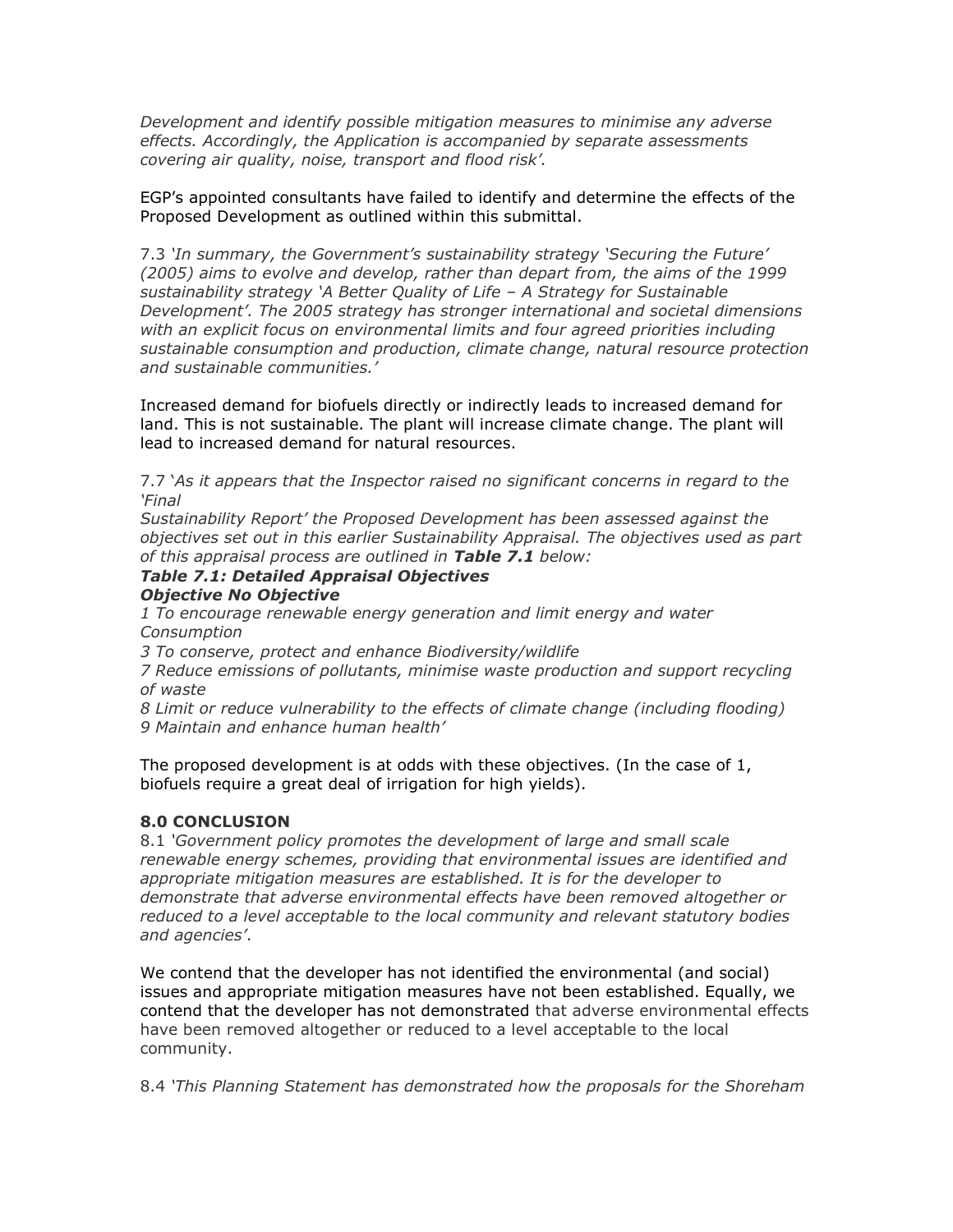*Renewable Energy Plant have taken into account and accord with national, regional and local planning policies. The Planning Statement in conjunction with the supporting Environmental Assessments have demonstrated how the Proposed Development has made the best use of natural resources and how environmental effects have been reduced to an acceptable level. The applicant trusts that the local community and relevant statutory bodies and agencies concur with the evidence outlined in this Statement, to the extent that its proposals can be supported'.*

We contend that the Proposed Development has not made the best use of natural resources and does not demonstrate how environmental effects have been reduced to an acceptable level. We would suggest that the level of local opposition demonstrates a lack of support for the development and that the council needs to take this into account in-line with the Aarhuus Convention.

### Appendix 2

# Feedstock sustainability statement

*'Bio-liquids offer complementary generation ….. A document 'Renewables Obligation: Sustainability criteria of Bio-liquids (Reference 182/11)' was published by OFGEM in*  December 2011. This document clearly defines the sustainability criteria of each of *the three categories of Oils - Virgin oils, Residues and Wastes. The sustainability criteria introduced in the 'Renewables Obligation (Amendment ) Order 2011' incorporates the specified sustainability schemes of the inding EU Renewable Energy Directive (RED)'*

Unfortunately this Directive takes no account of ILUC, most LUC emissions, most habitat and biodiversity loss, any human rights abuses and social justice issues such as food security, food sovereignty and resulting increase in hunger. Under EU criteria, there has so far been no decision to consider indirect land use change at all.

*'As previously stated, our position is that we will not generate electricity from virgin oils which are suitable for human consumption , i.e. Crude and Refined Oils such as palm oil, rapeseed oil, soybean oil and sunflower oil. Our oils will primarily be shipped to Shoreham by vessel, and will be declared prior to arrival to Shoreham Port Authority.*

*In the event that any of the above oils are deemed unfit for human consumption as a result of cross contamination with other oils, products or previous cargoes, or as a result of incorrect shipping practice then providing these oils are declared for 'fuel use only' we would consider using them as a generation fuel. In this event we would require the supplier to provide all the necessary documentation allowing us to generate and comply with the sustainability criteria for virgin oils as determined in the 'Sustainability criteria of Bio-liquids' document'.*

This is a novel way to use palm oil. The allowances would appear to be not unlikely. Who would do the declaring? Anyway this is a moot point as all oils defined comply with Ofgem requirements for ROCs.

*'The oils we plan to use for generation fall within the residues and wastes categories of the 'Sustainability criteria for Bio-liquids' document. ….. The products we plan to use are Tallow, Used Cooking Oils, Tall Oil Pitch and processed vegetable acid oils. We will also consider all other acceptable generation oils which meet the sustainability criteria required'.*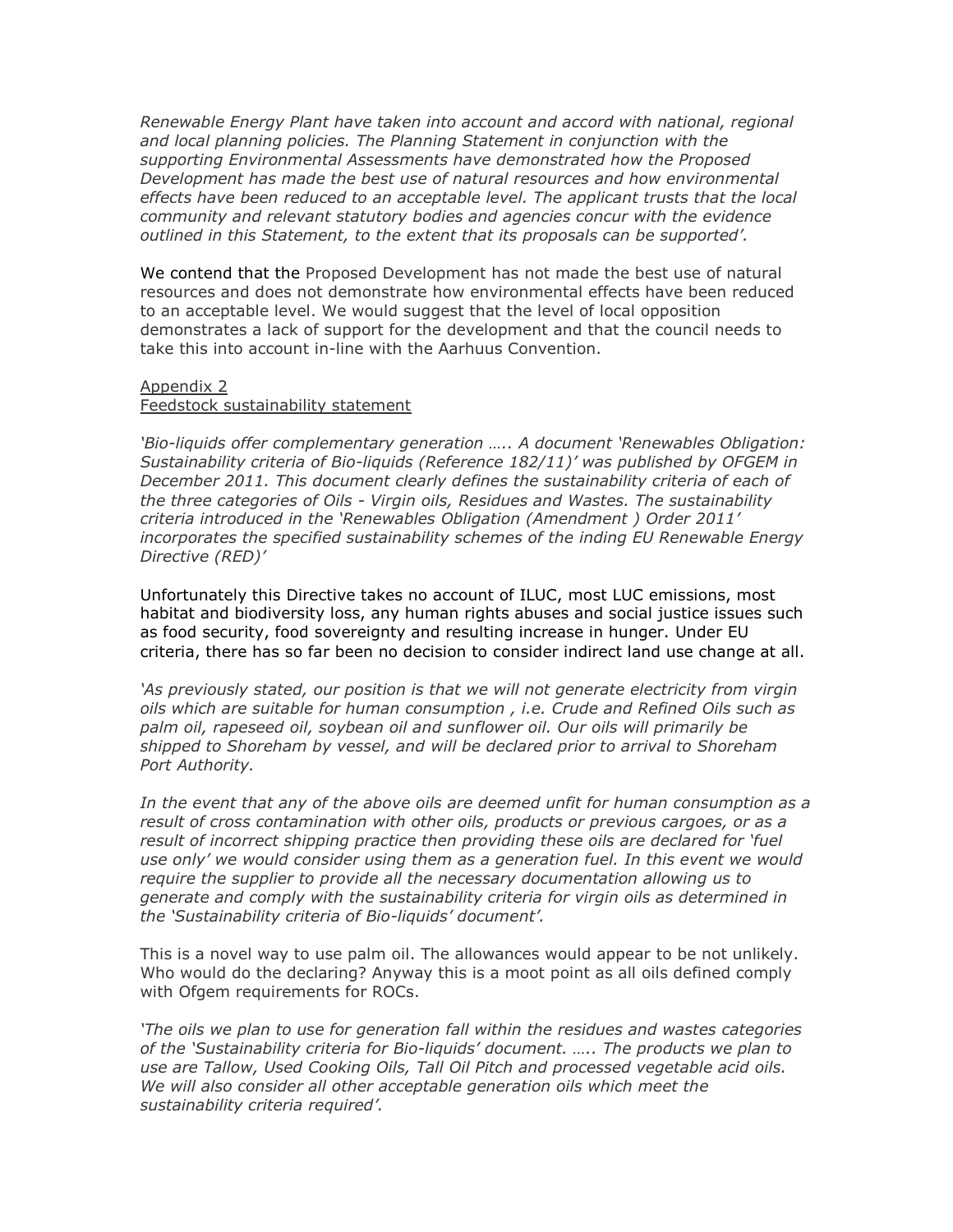Firstly, the final sentence is extremely revealing: Virtually all biofuels currently used by industry will meet required sustainability criteria. This includes palm and soy oil.

A new demand for biofuel, especially palm oil, by EGP will, either directly or indirectly, result in more deforestation and more land-grabbing at the expense of indigenous and other forest-dependent peoples as well as small farmers in countries such as Philippines, Papua New Guinea, Cameroon, Uganda, Benin and Mexico. According to a 2007 report by the UN Environment Programme, palm oil is the main cause of permanent forest loss in Indonesia and Malaysia (tinyurl.com/3uexbdk). Studies have shown that biofuels linked to palm oil expansion in Southeast Asia, whether directly or indirectly, cause many hundreds of times more greenhouse gas emissions than using the equivalent amounts of mineral oil. Plantation expansion caused by the increasing demand is also linked to the displacement and eviction of indigenous peoples, small farmers, and other communities, often involving human rights abuses.

Virtually all current biofuels have been shown to be worse for the climate than the fossil fuels they replace if all direct and indirect impacts are considered. Palm oil is by far the cheapest type of biofuel that can be burned for heat and power which is widely available. Emissions associated with palm oil biofuels can be even higher than those from tropical deforestation in general: Particularly in Indonesia and Malaysia, a high proportion of new oil palm plantation is on peatlands. One study found that CO2 emissions from peat fires in 2006 in Indonesia alone were 900 million tonnes (tinyurl.com/y8ko6jk) – far more than the UK's annual greenhouse gas emissions.

Even burning European rapeseed oil has been shown to be worse for the climate than burning mineral oil, due to GHG emissions linked to fertiliser use and taking account of indirect land use change (tinyurl.com/42l7a5a ).

Tallow and tall oil are not waste products – they are being fully used by other industries who would otherwise resort either to palm oil or fossil fuels. A report [\(http://tinyurl.com/3kmqeow\)](http://tinyurl.com/3kmqeow) commissioned by the UK Government in 2009 showed that burning more tallow as biofuel will lead to more palm oil being imported for soap and cosmetics – so if EGP were to burn tallow, the result will likely be more oil palm plantations.

Used cooking oil and some types of residues, such as tall oil, are often considered to be the most 'climate friendly' biofuels, however both are in very short supply and are already in high demand, for example for transport biofuels in the case of used cooking oil and by the chemical industry in the case of tall oil. Burning them in power stations will simply cause more palm oil or fossil fuels to be used elsewhere.

The '*processed vegetable oils'* are not specified.

EGP's public statements have been confusing and contradictory. They have claimed on their website that most of the biofuels would be a residue of pulp and paper production, called tall oil, but they also speak of using various 'inedible' vegetable oils (tinyurl.com/2vcj5az ). They list certain ones which they claim they won't burn, but don't actually say which ones they want to burn.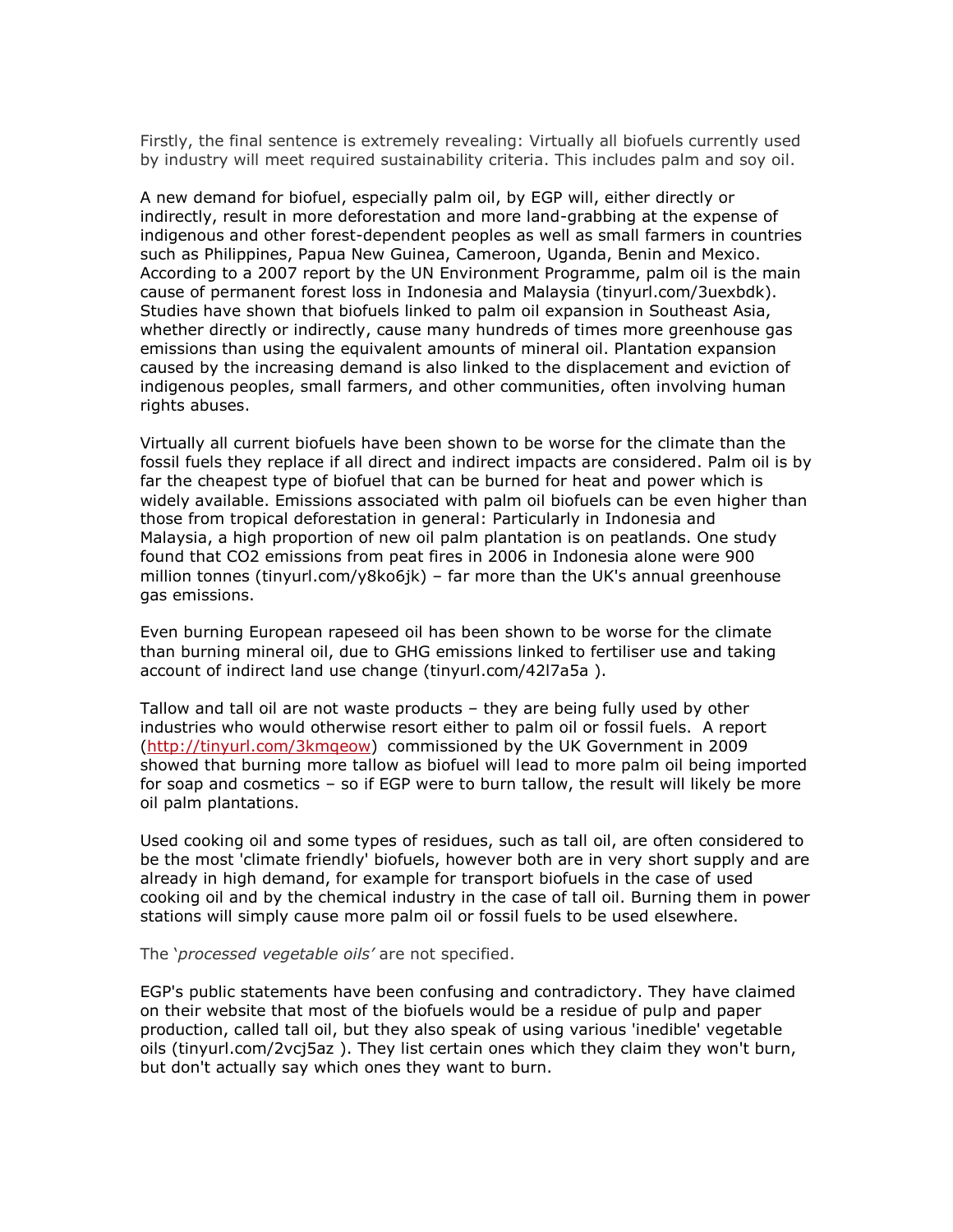In a government consultation (tinyurl.com/38u9a4y ), EGP do not even mention tall oil but say that they want to burn jatropha oil. Jatropha is inedible and thus in line with what they say on the website. It is also a major threat to the livelihoods and food sovereignty of large numbers of communities in Africa, Latin America and Asia. There are growing numbers of reports of small farmers, indigenous peoples and pastoralist communities being evicted, for example in India, Ghana and Tanzania, to make way for jatropha plantations, to grow fuels for European cars and power stations. In India and Paraguay, biodiverse forests are facing destruction for jatropha.

'Inedible' clearly does not mean 'sustainable' – even vegetable oils used for food are often inedible until they have been refined and would thus meet EGP's criteria.

Used cooking oil is in very short supply and most of the used cooking oil burned as biofuel in the UK is imported from other European countries which themselves rely heavily on palm and soya oil for their biofuels.Used cooking oil is in short supply and large quantities are being [imported for biofuels from other European countries w](http://www2.dft.gov.uk/pgr/statistics/datatablespublications/biofuels/)hich themselves burn palm and soya biofuels.

Tall oil is a byproduct of the pulp and paper industry. Monoculture tree plantations for pulp and paper are anything but sustainable: They replace forests and other ecosystems, pollute and deplete soils and water and often have devastating impacts on local communities, too. Tall oil supplies are already fully used, mainly by the chemical industry – there is no waste to spare. Tall oil is in very short supply.

According to figures collected by the chemical industry (Harrpa), all tall oil produced in Europe "would only be sufficient to supply one medium sized power station". Yet two UK biofuel companies alone (EGP and Rocpower) now say that they want to run nine power stations between them 'mainly' on tall oil, without any known secure supplies. It is in scare supply:

This is because there are there are major pulp mill closures all over North America and Scandinavia and have been for many years. There is a supply of beetle infested wood in North America that is being salvaged logged (which is damaging to the environment), but this is mainly being used for bio energy, not converted to pulp and paper. In North America from a trade point of view, there is presently a big shift from pulp and paper to biomass. We would imagine if EGP really wanted to use tall oil, it would more than likely originate form Indonesia, Brazil, Chile, Uruguay, and we are not aware that such supply routes exist. This suggests that EGP will need to import bio-liquids such as palm oil, which they do indeed refer to. Furthermore we would point out that tall oil is unsustainable, even more so in view of the fact that pulp mills are increasingly concentrated in countries with the worst environmental and social practices and lack of legal enforcement.

EGP intend to build three power stations to run on Tall Oil. This will compete with ROCpowers plans to build six UK power stations to run on Tall Oil. ROCpower have only got planning permission for one of these in Wakefield. It is similar to the one proposed here and attracted complaints about smoke from its neighbours almost as soon as the first engine was switched on. Flue gas treatment equipment was subsequently added. Unfortunately, the particulate filters rapidly blocked up with particulates, resulting in the generators shutting down. We understand that the treatment equipment has now been disconnected. Rocpower are now only able to avoid action under the Clean Air Act by switching the entire plant off when the wind